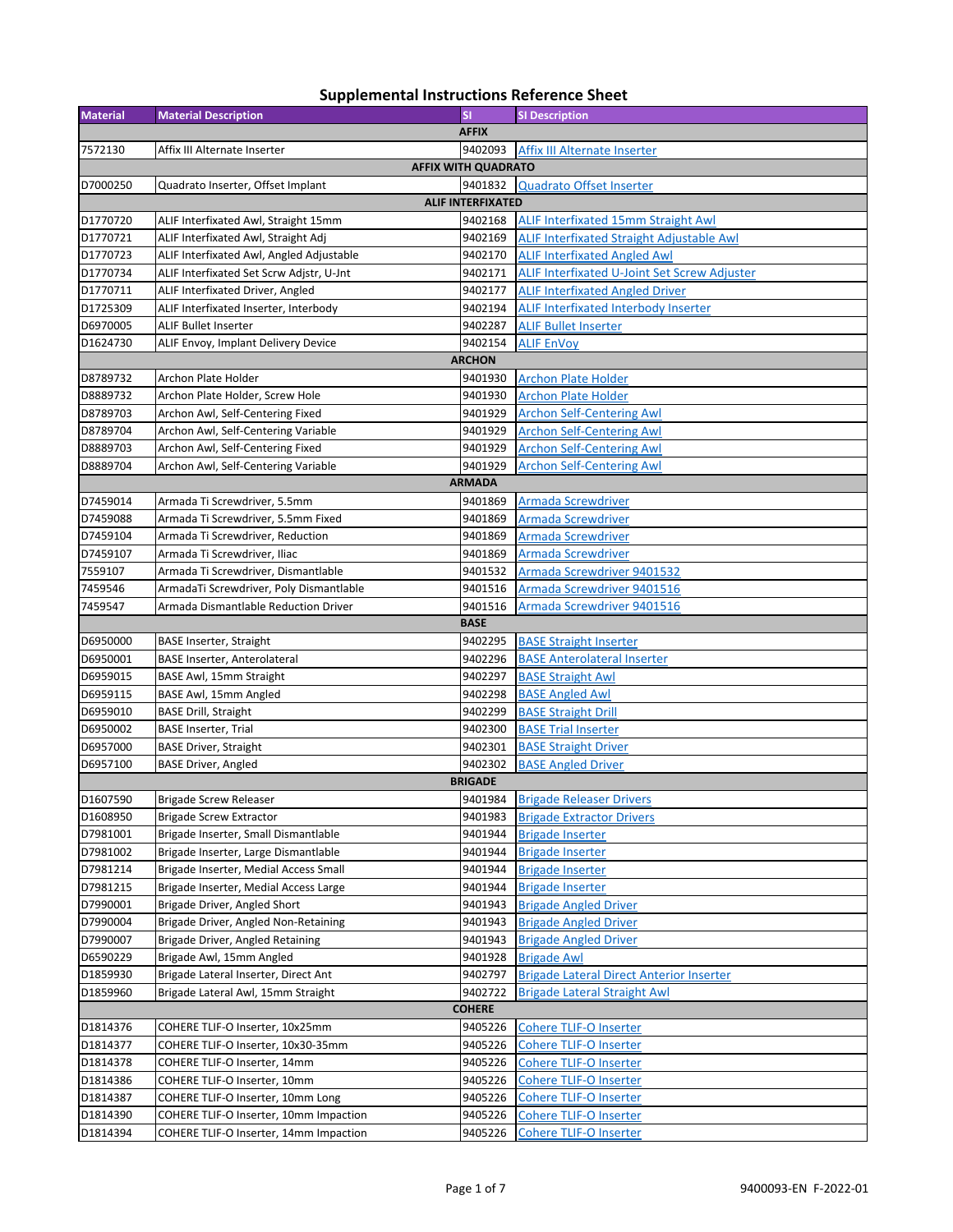| <b>Material</b>   | <b>Material Description</b>              | <b>SI</b>                  | <b>SI Description</b>                                         |
|-------------------|------------------------------------------|----------------------------|---------------------------------------------------------------|
|                   |                                          | <b>COROENT</b>             |                                                               |
| D1615075          | CoRoent Ant TLIF Inserter, Imp Offset    | 9402152                    | <b>CoRoent Anterior TLIF Offset Inserter</b>                  |
| D1615155          | CoRoent Ant TLIF Inserter, Trial Offset  | 9402152                    | <b>CoRoent Anterior TLIF Offset Inserter</b>                  |
| D1615275          | CoRoent Ant TLIF Inserter, 90° Pivoting  | 9402152                    | <b>CoRoent Anterior TLIF Offset Inserter</b>                  |
| D5195075          | CoRoent Ant TLIF Dism Inserter, Offset   | 9402152                    | <b>CoRoent Anterior TLIF Offset Inserter</b>                  |
| D1615105          | CoRoent Ant TLIF Inserter, Imp Inline    | 9402153                    | <b>CoRoent Anterior TLIF Inline Inserter</b>                  |
| D1615195          | CoRoent Ant TLIF Inserter, Trial Inline  | 9402153                    | <b>CoRoent Anterior TLIF Inline Inserter</b>                  |
| D1615215          | CoRoent Ant TLIF Removal Tool, Inline    | 9402153                    | <b>CoRoent Anterior TLIF Inline Inserter</b>                  |
| D5195105          | CoRoent Ant TLIF Dism Inserter, Inline   | 9402153                    | <b>CoRoent Anterior TLIF Inline Inserter</b>                  |
| D6721000          |                                          | 9402124                    | <b>CoRoent Small ACR Inserter Handle</b>                      |
|                   | CoRoent Small ACR Handle, Inserter       |                            |                                                               |
| D6721001          | CoRoent Small ACR Handle, Inserter Long  | 9402124                    | <b>CoRoent Small ACR Inserter Handle</b>                      |
| D1658075          | Oblique TLIF Inserter, 10x25mm Rotate QC | 9402156                    | <b>CoRoent Oblique TLIF Inserter</b>                          |
| D1658076          | Oblique TLIF Inserter, 10x30mm Rotate QC | 9402156                    | <b>CoRoent Oblique TLIF Inserter</b>                          |
| D1658077          | Oblique TLIF Inserter, 10x35mm Rotate QC | 9402156                    | <b>CoRoent Oblique TLIF Inserter</b>                          |
| D1658078          | Oblique TLIF Inserter, 10x40mm Rotate QC | 9402156                    | <b>CoRoent Oblique TLIF Inserter</b>                          |
| D1658079          | Oblique TLIF Inserter, 12x25mm Rotate QC | 9402156                    | <b>CoRoent Oblique TLIF Inserter</b>                          |
| D1658080          | Oblique TLIF Inserter, 12x30mm Rotate QC | 9402156                    | <b>CoRoent Oblique TLIF Inserter</b>                          |
| D1658081          | Oblique TLIF Inserter, 12x35mm Rotate QC | 9402156                    | <b>CoRoent Oblique TLIF Inserter</b>                          |
| D1658082          | Oblique TLIF Inserter, 12x40mm Rotate QC | 9402156                    | <b>CoRoent Oblique TLIF Inserter</b>                          |
| D1658083          | Oblique TLIF Inserter, 14x25mm Rotate QC | 9402156                    | <b>CoRoent Oblique TLIF Inserter</b>                          |
| D1658084          | Oblique TLIF Inserter, 14x30mm Rotate QC | 9402156                    | <b>CoRoent Oblique TLIF Inserter</b>                          |
| D1658085          | Oblique TLIF Inserter, 14x35mm Rotate QC | 9402156                    | <b>CoRoent Oblique TLIF Inserter</b>                          |
| D1658086          | Oblique TLIF Inserter, 14x40mm Rotate QC | 9402156                    | <b>CoRoent Oblique TLIF Inserter</b>                          |
| D1658087          | Oblique TLIF Inserter, 10x25mm Impact QC | 9402156                    | <b>CoRoent Oblique TLIF Inserter</b>                          |
| D1658088          | Oblique TLIF Inserter, 10x30mm Impact QC | 9402156                    | <b>CoRoent Oblique TLIF Inserter</b>                          |
| D1658089          | Oblique TLIF Inserter, 10x35mm Impact QC | 9402156                    | <b>CoRoent Oblique TLIF Inserter</b>                          |
| D1658090          | Oblique TLIF Inserter, 10x40mm Impact QC | 9402156                    | <b>CoRoent Oblique TLIF Inserter</b>                          |
| D1658091          | Oblique TLIF Inserter, 12x25mm Impact QC | 9402156                    | <b>CoRoent Oblique TLIF Inserter</b>                          |
| D1658092          | Oblique TLIF Inserter, 12x30mm Impact QC | 9402156                    | <b>CoRoent Oblique TLIF Inserter</b>                          |
| D1658093          | Oblique TLIF Inserter, 12x35mm Impact QC | 9402156                    | <b>CoRoent Oblique TLIF Inserter</b>                          |
| D1658094          |                                          | 9402156                    |                                                               |
|                   | Oblique TLIF Inserter, 12x40mm Impact QC |                            | <b>CoRoent Oblique TLIF Inserter</b>                          |
| D1658095          | Oblique TLIF Inserter, 14x25mm Impact QC | 9402156                    | <b>CoRoent Oblique TLIF Inserter</b>                          |
| D1658096          | Oblique TLIF Inserter, 14x30mm Impact QC | 9402156                    | <b>CoRoent Oblique TLIF Inserter</b>                          |
| D1658097          | Oblique TLIF Inserter, 14x35mm Impact QC | 9402156                    | <b>CoRoent Oblique TLIF Inserter</b>                          |
| D1658098          | Oblique TLIF Inserter, 14x40mm Impact QC | 9402156                    | <b>CoRoent Oblique TLIF Inserter</b>                          |
| D6711110          | CoRoent Sm ACR Inserter, Short Threaded  | 9401974                    | <b>CoRoent Small ACR Inserter</b>                             |
| D6711150          | CoRoent Sm ACR Inserter, Long Threaded   | 9401974                    | <b>CoRoent Small ACR Inserter</b>                             |
| D1615205          | CoRoent Ant TLIF Removal Tool, Offset    | 9402131                    | <b>CoRoent Anterior TLIF Removal Tool</b>                     |
| D5195205          | CoRoent Ant TLIF Removal Tool            | 9402131                    | <b>CoRoent Anterior TLIF Removal Tool</b>                     |
| D6904485          | XLIF Inserter, Angled XL                 | 9401865                    | <b>CoRoent XL Angled Inserter</b>                             |
| D6904487          | XLIF Inserter, Angled XL-W Right         | 9401865                    | <b>CoRoent XL Angled Inserter</b>                             |
| D6904488          | XLIF Inserter, Angled XL-W Left          | 9401865                    | <b>CoRoent XL Angled Inserter</b>                             |
| D6904489          | XLIF Inserter, Angled XL-XW Right        | 9401865                    | <b>CoRoent XL Angled Inserter</b>                             |
| D6904490          | XLIF Inserter, Angled XL-XW Left         | 9401865                    | <b>CoRoent XL Angled Inserter</b>                             |
| D6904491          | Alt L4-5 Inserter, Angled                | 9401865                    | <b>CoRoent XL Angled Inserter</b>                             |
| D6904492          | Alt L4-5 Inserter, 18mm Angled           | 9401865                    | <b>CoRoent XL Angled Inserter</b>                             |
| D6790114          | CoRoent SI Dism Driver, Angled Freehand  | 9402789                    | <b>CoRoent Small Interlock Angled Driver</b>                  |
| D6770030          | CoRoent SI Awl, Angled Dism              | 9402827                    | <b>CoRoent Small Interlock Angled Awl</b>                     |
| D6790182          | CoRoent SI Dism Imp Inserter, Cerv Cage  | 9402788                    | <b>CoRoent Small Interlock Implant Inserter</b>               |
| D6790112          | CoRoent SI Awl, Self-Centering Dism      | 9402790                    | <b>CoRoent Small Interlock Self-Centering Awl</b>             |
| 1644450           |                                          | 9402426                    |                                                               |
|                   | CoRoent SI Awl, Self-Centering           | <b>HALO BUTTRESS PLATE</b> | <b>CoRoent Small Interlock Directional Self-Centering Awl</b> |
|                   |                                          |                            |                                                               |
| 7890013           | Universal Screw Extractor                | 9402491                    | <b>Halo Buttress Plate Screw Extractor</b>                    |
|                   |                                          | <b>HELIX</b>               |                                                               |
| D6792007          | Universal Screw Extractor, Dismantlable  | 9402761                    | <b>Helix Revolution Bone Screw Extractor</b>                  |
| D7730072          | Universal Extractor, Screw Dismantable   | 9402761                    | <b>Helix Revolution Bone Screw Extractor</b>                  |
| D7811063          | Helix-R Awl, Self-Centering Var Dism     | 9402760                    | <b>Helix Revolution Self-Centering Awl</b>                    |
| D7811064          | Helix-R Awl, Self-Centering Fixed Dism   | 9402760                    | <b>Helix Revolution Self-Centering Awl</b>                    |
| <b>RELINE/GSB</b> |                                          |                            |                                                               |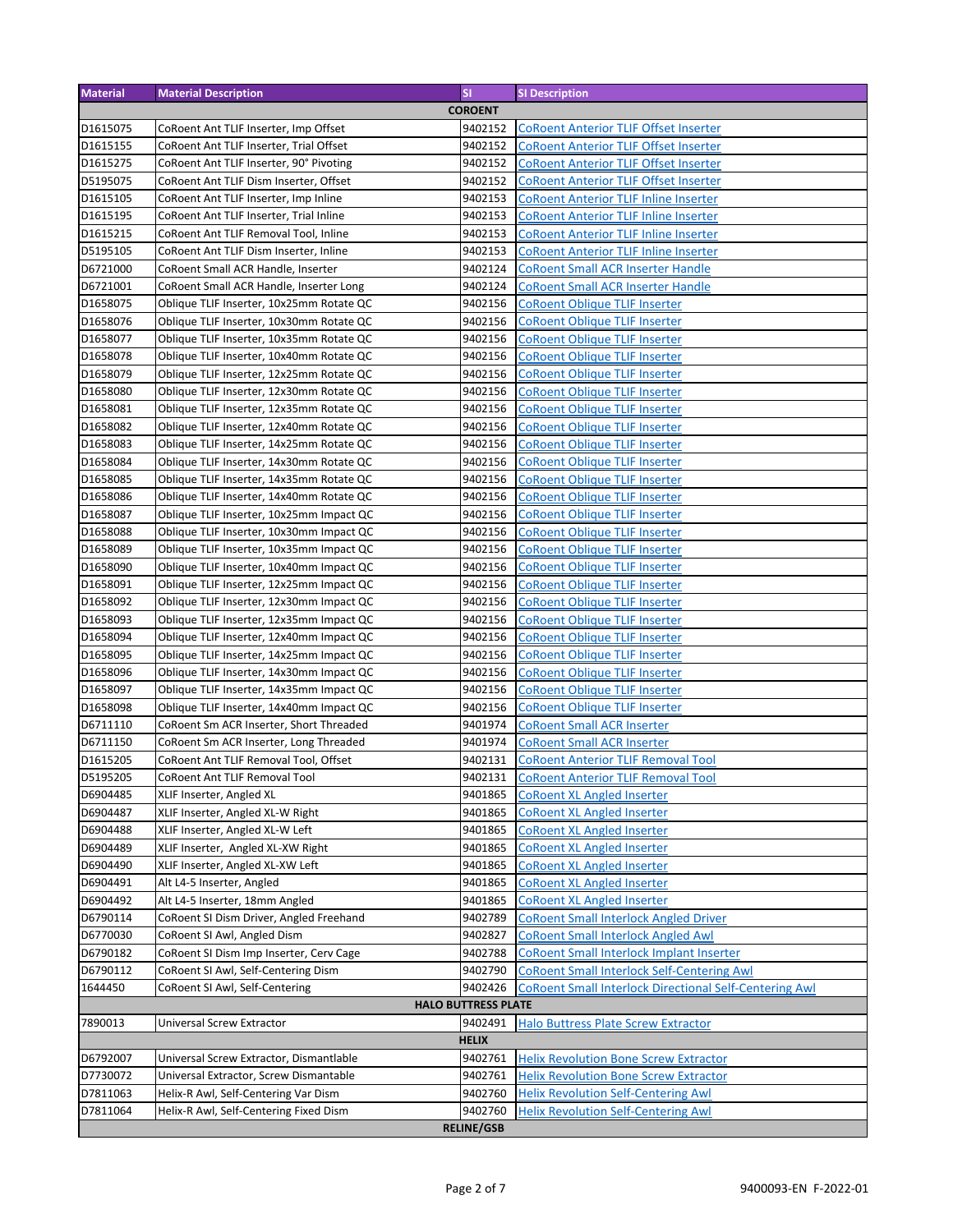| <b>Material</b> | <b>Material Description</b>              | <b>SI</b> | <b>SI Description</b>                                  |
|-----------------|------------------------------------------|-----------|--------------------------------------------------------|
| D10000085       | GSB Screwdriver, Polyaxial Cannulated    | 9401955   | <b>GSB Screw Driver</b>                                |
| D10000148       | GSB Screwdriver, Fixed Solid             | 9401955   | <b>GSB Screw Driver</b>                                |
| D10000157       | GSB Screwdriver, Closed Iliac Solid      | 9401955   | <b>GSB Screw Driver</b>                                |
| D10000182       | GSB Screwdriver, Polyaxial Solid Locking | 9401955   | <b>GSB Screw Driver</b>                                |
| D10000216       | GSB Screwdriver, Reduction Solid         | 9401955   | <b>GSB Screw Driver</b>                                |
| D10000218       | RELINE MAS Screwdriver, Cann Poly        | 9401955   | <b>GSB Screw Driver</b>                                |
| D10000222       | GSB Screwdriver, Polyaxial Solid         | 9401955   | <b>GSB Screw Driver</b>                                |
| D10000325       | GSB Screwdriver, Long                    | 9401955   | <b>GSB Screw Driver</b>                                |
| D10000346       | GSB Screwdriver, MAS Red Dismantlable    | 9401955   | <b>GSB Screw Driver</b>                                |
| D10000116       | GSB Starter, Lock Screw Expandable       | 9401954   | <b>GSB Expandable LS Starter</b>                       |
| D10000745       | RELINE Lock Screw Starter, Expandable    | 9401954   |                                                        |
|                 |                                          |           | <b>GSB Expandable LS Starter</b>                       |
| D6550125        | StruXure Sm Stature LS Starter, Exp      | 9401954   | <b>GSB Expandable LS Starter</b>                       |
| D10000105       | <b>GSB Pile Driver</b>                   | 9401953   | <b>GSB Pile Driver</b>                                 |
| D1628739        | GSB Body, Open Top Guide Quick Connect   | 9401953   | <b>GSB Pile Driver</b>                                 |
| D10000104       | <b>GSB Bulldozer</b>                     | 9401952   | <b>GSB Bull Dozer</b>                                  |
| D10000259       | GSB Inserter, 90° Fixed                  | 9401951   | <b>GSB Fixed Inserter, 90 Degree</b>                   |
| D10000382       | GSB Inserter, Open Top Guide Fixed       | 9401951   | <b>GSB Fixed Inserter, 90 Degree</b>                   |
| D10000096       | GSB Inserter, Fixed Obtuse               | 9401950   | <b>GSB Fixed Inserter, Obtuse</b>                      |
| D10000497       | RELINE MAS Rod Inserter, Fixed Obtuse    | 9401950   | <b>GSB Fixed Inserter, Obtuse</b>                      |
| D6550131        | StruXure Sm Stature Inserter, Rod Obtuse | 9401950   | <b>GSB Fixed Inserter, Obtuse</b>                      |
| D10000092       | GSB Inserter, Adjustable                 | 9401948   | <b>GSB Adjustable Inserter</b>                         |
| D10000499       | RELINE MAS Rod Inserter, Adjustable      | 9401948   | <b>GSB Adjustable Inserter</b>                         |
| D6550132        | StruXure Sm Stature Inserter, Rod Adj    | 9401948   | <b>GSB Adjustable Inserter</b>                         |
| D10000337       | RELINE MAS Screwdriver, Cann C-Star      | 9402142   | <b>Reline Screwdriver</b>                              |
| D10000801       | RELINE-O Screwdriver, Poly Solid         | 9402142   | <b>Reline Screwdriver</b>                              |
| D10000803       | RELINE-O Screwdriver, Poly Solid Locking | 9402142   | <b>Reline Screwdriver</b>                              |
| D10000805       | RELINE Screwdriver, Poly Solid Tri-Lobe  | 9402142   | <b>Reline Screwdriver</b>                              |
| D10000813       | RELINE-O Screwdriver, Closed Iliac Solid | 9402142   | <b>Reline Screwdriver</b>                              |
| D10000814       | RELINE Screwdriver, Clsd Iliac Sld Lock  | 9402142   | <b>Reline Screwdriver</b>                              |
| D10000815       | RELINE Screwdriver, Clsd Iliac Sld Tri   | 9402142   | <b>Reline Screwdriver</b>                              |
| D10000818       | RELINE-O Screwdriver, Fixed Solid        | 9402142   | <b>Reline Screwdriver</b>                              |
| D10000822       | RELINE-O Screwdriver, Poly Solid Ext     | 9402142   | <b>Reline Screwdriver</b>                              |
| D10000823       | RELINE Screwdriver, Poly Solid Lock Ext  | 9402142   | <b>Reline Screwdriver</b>                              |
| D10000826       | RELINE Screwdriver, Clsd Iliac Sld Ext   | 9402142   | <b>Reline Screwdriver</b>                              |
| D10000829       | RELINE Screwdriver, Fixed Solid Ext      | 9402142   | <b>Reline Screwdriver</b>                              |
| D10000832       | RELINE-O Screwdriver, Solid Reduction    | 9402142   | <b>Reline Screwdriver</b>                              |
| D10000833       | RELINE-O Screwdriver, Poly Solid Short   | 9402142   |                                                        |
| D10001230       | RSS Screwdriver, Polyaxial Solid         | 9402142   | <b>Reline Screwdriver</b><br><b>Reline Screwdriver</b> |
|                 |                                          |           |                                                        |
| D10001231       | RSS Screwdriver, Reduction Solid         | 9402142   | <b>Reline Screwdriver</b>                              |
| D10001232       | RSS Screwdriver, Fixed Solid             | 9402142   | <b>Reline Screwdriver</b>                              |
| D10001235       | RSS Screwdriver, Poly Solid Dism         | 9402142   | <b>Reline Screwdriver</b>                              |
| D10001744       | RMM Screwdriver, Polyaxial               | 9402142   | <b>Reline Screwdriver</b>                              |
| D3790010        | RELINE-C Driver, Threaded                | 9402142   | <b>Reline Screwdriver</b>                              |
| D10000806       | RELINE Screwdriver, Poly Cann DISM       | 9402143   | <b>Reline Screwdriver, Cannulated</b>                  |
| D10000807       | RELINE Screwdriver, Poly Solid DISM      | 9402144   | <b>Reline Screwdriver, Solid</b>                       |
| D10000819       | RELINE Screwdriver, Fixed Solid DISM     | 9402144   | <b>Reline Screwdriver, Solid</b>                       |
| D10001236       | RSS Screwdriver, Reduction Solid Dism    | 9402144   | Reline Screwdriver, Solid                              |
| D10001237       | RSS Screwdriver, Fixed Solid Dism        | 9402144   | Reline Screwdriver, Solid                              |
| D10000808       | RELINE Screwdriver, Poly Sld Lockng DISM | 9402145   | Reline Screwdriver, Solid, Locking                     |
| D7459001        | Armada Ti Screwdriver, Locking Dism      | 9402145   | <b>Reline Screwdriver, Solid, Locking</b>              |
| D10000792       | RELINE MAS Shankdriver, Solid            | 9402146   | Reline MOD Shankdriver, Solid                          |
| D10000793       | RELINE MAS Shankdriver, Cannulated       | 9402147   | Reline MOD Shankdriver, Cannulated                     |
| D10000939       | RELINE MOD Shankdriver, Cannulated       | 9501421   | Reline MOD Shankdriver, Cannulated                     |
| D10000954       | RELINE-O Shankdriver, Solid              | 9501421   | Reline MOD Shankdriver, Cannulated                     |
| D10000955       | RELINE MAS MOD Shankdriver, Cannulated   | 9501421   | Reline MOD Shankdriver, Cannulated                     |
| D10000956       | RELINE MAS MOD Shankdriver, Cann LP      | 9501421   | Reline MOD Shankdriver, Cannulated                     |
| D10000268       | <b>GSB Light Saber</b>                   | 9402718   | <b>Reline Reducer</b>                                  |
| D10000269       | <b>GSB Conduit Reducer</b>               | 9402718   | <b>Reline Reducer</b>                                  |
| D10000324       | <b>GSB Light Saber</b>                   | 9402718   | <b>Reline Reducer</b>                                  |
|                 |                                          |           |                                                        |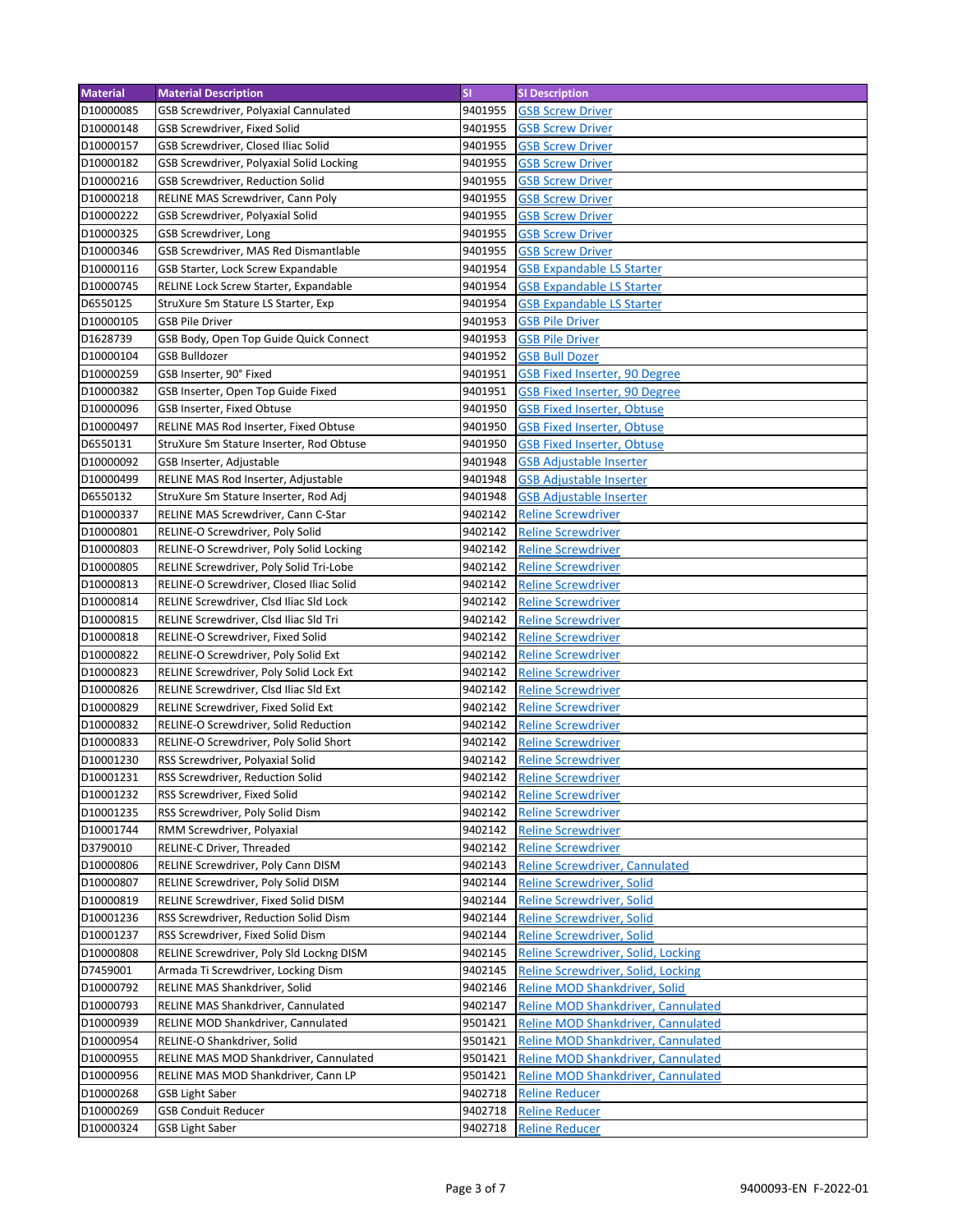| <b>Material</b> | <b>Material Description</b>                                 | <b>SI</b>       | <b>SI Description</b>                                |
|-----------------|-------------------------------------------------------------|-----------------|------------------------------------------------------|
| D10000684       | RELINE-O Reducer, Gator                                     | 9402718         | <b>Reline Reducer</b>                                |
| D10000685       | RELINE-O Reducer, Silencer                                  | 9402718         | <b>Reline Reducer</b>                                |
| D10001053       | RELINE Reducer, Cobra                                       | 9402718         | <b>Reline Reducer</b>                                |
| D10001111       | <b>RELINE PLS Lock Tool</b>                                 | 9402718         | <b>Reline Reducer</b>                                |
| D10001269       | RSS Reducer, Saber                                          | 9402718         | <b>Reline Reducer</b>                                |
| D11001053       | RELINE-O Reducer, Cobra 2.0                                 | 9402718         | <b>Reline Reducer</b>                                |
| D3790021        | <b>RELINE-C Reduction Tower</b>                             | 9402718         | <b>Reline Reducer</b>                                |
| D11001051       | <b>RELINE Derotation Tower, VBD2</b>                        | 9402718         | <b>Reline Reducer</b>                                |
| D10000408       | RELINE-O Crossbow Reducer, Dismantable                      | 9400054         | <b>Reline Crossbow</b>                               |
| D10000583       | RELINE MAS Reducer, Pistol Grip Disman                      | 9402148         | <b>Reline Grip Reducer</b>                           |
| D10000423       | RELINE MAS Handle, Fasical Blade                            | 9402149         | <b>Reline Fascial Splitter</b>                       |
| D10000410       | RELINE MAS Holder, K-Wire                                   | 9402150         | <b>Reline K-Wire Holder</b>                          |
| D1621414        | RELINE MAS Insert, K-Wire Holder                            | 9402150         | <b>Reline K-Wire Holder</b>                          |
| D1621419        | RELINE MAS Drape Clip, K-Wire Holder                        | 9402150         | <b>Reline K-Wire Holder</b>                          |
| D1621471        |                                                             | 9402150         | <b>Reline K-Wire Holder</b>                          |
|                 | GSB Plunger, Open Top Guide Inserter                        |                 |                                                      |
| D10000794       | RELINE MAS MOD Head Inserter<br><b>RELINE Head Inserter</b> | 9402151         | <b>Reline Head Inserter</b>                          |
| D10000937       |                                                             | 9402151         | <b>Reline Head Inserter</b>                          |
| D10000958       | RELINE Head Inserter, Reduction                             | 9402151         | <b>Reline Head Inserter</b>                          |
| D10001745       | RMM Inserter, Modular Tulip                                 | 9402151         | <b>Reline Head Inserter</b>                          |
| D10000926       | <b>RELINE MAS-T Guide</b>                                   | 9402276         | <b>Reline Trauma Guide</b>                           |
| D10001034       | RELINE Trauma Guide, Dismantable                            | 9402276         | <b>Reline Trauma Guide</b>                           |
| D10001324       | RSS Holder, X-Connector                                     | 9402538         | <b>RSS Cross Connector Holder</b>                    |
| D10001767       | RMM Reducer, Silencer                                       | 9402116         | <b>Reline Silencer</b>                               |
| D10000328       | <b>GSB Gator Reducer</b>                                    | 9402118         | <b>Reline Gator</b>                                  |
| D10000482       | RELINE MAS Reducer, Pile Driver Dism                        | 9402824         | <b>RELINE MAS Reducer, Pile Driver</b>               |
| D10000483       | RELINE MAS Reducer, Bulldozer Dism                          | 9402825         | <b>RELINE MAS Reducer, BULLDOZER</b>                 |
| D10000800       | RELINE MAS Screwdriver, Poly Cann Dism                      | 9402826         | <b>RELINE MAS Screwdriver, Poly Cannulated</b>       |
| D3790010        | RELINE-C Driver, Threaded                                   | 9400000         | <b>Reline Cervical Threaded Screwdriver</b>          |
|                 |                                                             | <b>MAS TLIF</b> |                                                      |
| D3500005        | MaXcess MAS TLIF Inserter, Medial Blade                     | 9402217         | MaXcess MAS TLIF 2 Medial Blade Inserter             |
| D1684500        | MaXcess MAS TLIF Inserter, Medial Blade                     | 9402155         | <b>MAS TLIF 2 Medial Blade Inserter</b>              |
|                 |                                                             | <b>MAS PLIF</b> |                                                      |
| 7070156         | MAS PLIF Head Inserter                                      | 9402030         | <b>MAS PLIF Head Inserter</b>                        |
| 8802004         | Precept MOD Head Inserter                                   | 9401761         | <b>MAS PLIF Head Inserter</b>                        |
| D7070139        | MAS PLIF Guide, Drill Dismantlable                          | 9402088         | <b>MAS PLIF Drill Guide</b>                          |
| D6020001        | CoRoent Large MP Inserter, Long Dism                        | 9402089         | <b>MAS PLIF Interbody Inserter</b>                   |
| D6020002        | CoRoent Large MP Inserter, Short Dism                       | 9402089         | <b>MAS PLIF Interbody Inserter</b>                   |
| 7070155         | MAS PLIF Lockscrew Starter                                  | 9401762         | <b>MAS PLIF Lock Screw Starter</b>                   |
|                 |                                                             | <b>MONOLITH</b> |                                                      |
| D5995100        | Monolith Inserter                                           | 9402271         | <b>Monolith Corpectomy Inserter</b>                  |
|                 |                                                             | <b>MODULUS</b>  |                                                      |
| D1265965        | Modulus TLIF Inserter, Dism Trial                           | 9402626         | <b>Modulus TLIF-A Pivoting Trial Inline Inserter</b> |
| D2060241        | Modulus TLIF-O Inserter, Cam Lock                           | 9402627         | Modulus TLIF-O Inserter, Added Profile               |
| D2060249        | Modulus TLIF-O Inserter, Zero-Profile                       | 9402627         | Modulus TLIF-O Inserter, Added Profile               |
| D2060251        | Modulus TLIF-O Inserter, Low-Profile                        | 9402627         | Modulus TLIF-O Inserter, Added Profile               |
| D1882037        | Modulus ALIF Inserter, Straight                             | 9405227         | <b>Modulus ALIF Inserter, Straight</b>               |
| D1882040        | Modulus ALIF Inserter, AL Grasping                          | 9405228         | <b>Modulus ALIF Inserter, Lateral Grasping</b>       |
| D1882041        | Modulus ALIF Trial Inserter                                 | 9405229         | <b>Modulus ALIF Trial Inserter</b>                   |
| D1882042        | Modulus ALIF Awl, Straight                                  | 9405230         | <b>Modulus ALIF Awl, Straight</b>                    |
| D1882043        | Modulus ALIF Awl, Angled                                    | 9405231         | <b>Modulus ALIF Awl, Angled</b>                      |
| D1882045        | Modulus ALIF Driver, Fixed Angle                            | 9405232         | <b>Modulus ALIF Driver, Fixed Angle</b>              |
| D1300096        | AMS ALIF Driver, Rigid Straight                             | 9401059         | <b>AMS ALIF Driver, Straight Rigid</b>               |
| D1300009        | AMS ALIF Driver, Fixed Angle                                | 9401058         | <b>AMS ALIF Fixed Angle Driver</b>                   |
| D1300003        | AMS ALIF Inserter, AL Grasping                              | 9401053         | <b>AMS ALIF Inserter, AL Grasping</b>                |
| D1300002        | AMS ALIF Inserter, Cranial-Caudal                           | 9401052         | <b>AMS ALIF Inserter, Cranial-Caudal</b>             |
| D1300000        |                                                             | 9401050         |                                                      |
|                 | AMS ALIF Inserter, Straight                                 |                 | <b>AMS ALIF Inserter, Straight</b>                   |
| D1300097        | AMS ALIF Driver, Rigid Fixed Angle                          | 9401060         | <b>AMS ALIF Rigid Angled Driver</b>                  |
| D1300021        | <b>AMS ALIF Slapmallet</b>                                  | 9401061         | <b>AMS ALIF SlapMallet</b>                           |
| D1300005        | AMS ALIF Trial Inserter, Cranial-Caudal                     | 9401055         | <b>AMS ALIF Trial Inserter, Cranial-Caudal</b>       |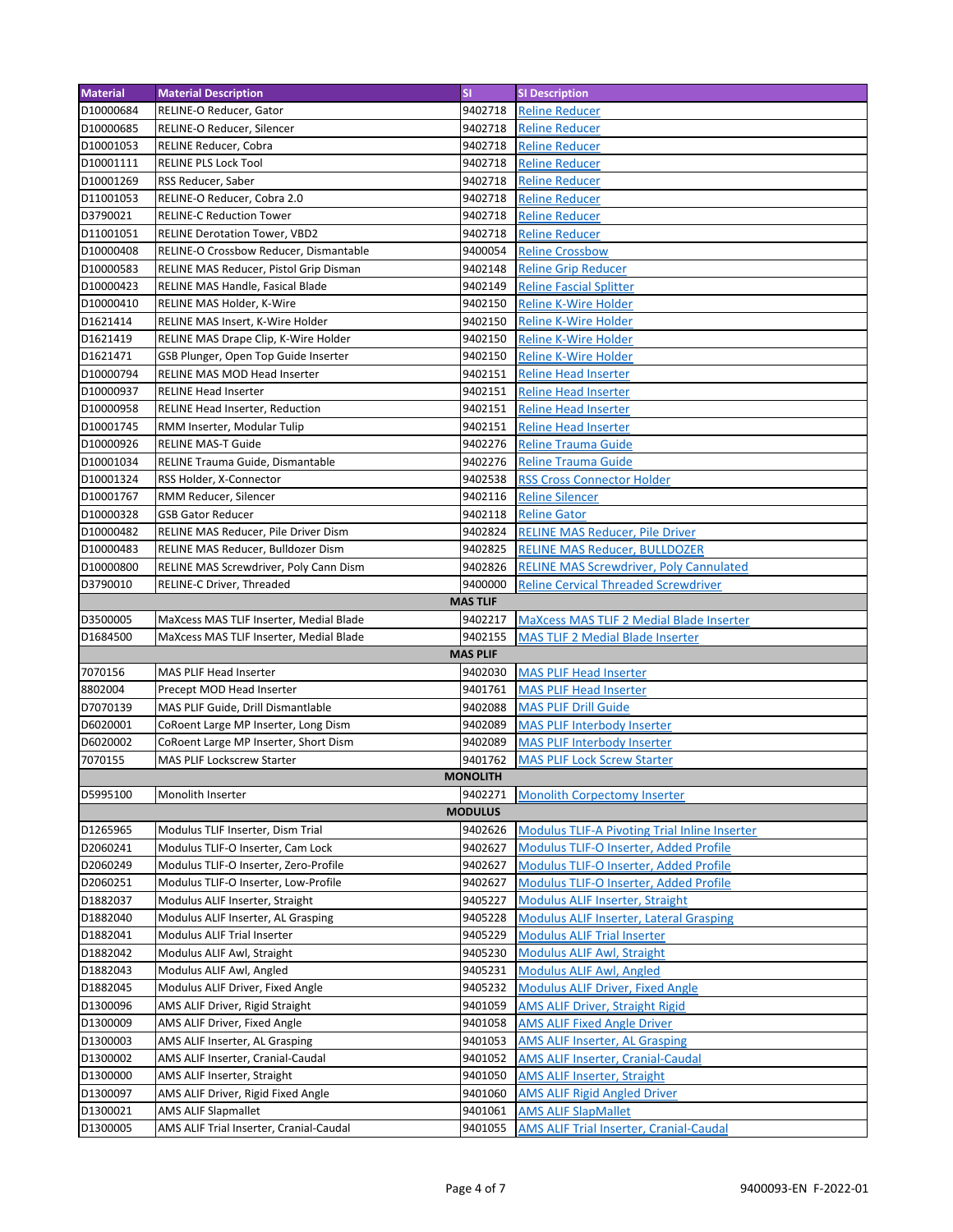| <b>Material</b>      | <b>Material Description</b>              | <b>SI</b>           | <b>SI Description</b>                        |
|----------------------|------------------------------------------|---------------------|----------------------------------------------|
| D1300004             | AMS ALIF Trial Inserter                  | 9401054             | <b>AMS ALIF Trial Inserter</b>               |
| D1300007             | Modulus ALIF Awl, Angled                 | 9401057             | <b>Modulus ALIF Angled Awl</b>               |
| D1300001             | AMS ALIF Inserter, Lateral Footed        | 9401051             | Modulus ALIF Inserter, Lateral Footed        |
| D1300006             | Modulus ALIF Awl, Straight               | 9401056             | <b>Modulus ALIF Straight Awl</b>             |
|                      |                                          | <b>NAVIGATION.S</b> |                                              |
| D100001140           | NAV.S RELINE Driver, Poly Solid          | 9402762             | <b>Navigation.S Driver</b>                   |
| D100001141           | NAV.S RELINE Driver, Poly SolidLock      | 9402762             | <b>Navigation.S Driver</b>                   |
| D100001142           | NAV.S RELINE Driver, Clsd Iliac Sld      | 9402762             | <b>Navigation.S Driver</b>                   |
| D100001144           | NAV.S RELINE Driver, Fixed Solid         | 9402762             | <b>Navigation.S Driver</b>                   |
| D11001744            | NAV.S RSS/RMM Driver, Poly Solid         | 9402762             | <b>Navigation.S Driver</b>                   |
| D1642763             | NAV.S RELINE Driver, Poly Solid SA       | 9402762             | <b>Navigation.S Driver</b>                   |
| D1642768             | NAV.S RELINE Driver, Fixed Solid SA      | 9402762             | <b>Navigation.S Driver</b>                   |
| D1642776             | NAV.S RELINE Driver, Clsd Iliac Solid SA | 9402762             | <b>Navigation.S Driver</b>                   |
| D1642994             | NAV.S RELINE Driver, Poly SolidLock SA   | 9402762             | <b>Navigation.S Driver</b>                   |
| D1874926             | NAV.S RSS/RMM Driver, Poly Solid SA      | 9402762             | <b>Navigation.S Driver</b>                   |
| D3795102             | Nav.S RELINE-C Driver, Threaded          | 9402762             | <b>Navigation.S Driver</b>                   |
| D10001139            | Nav.S Reline MAS Driver, Poly Cann Dism  | 9400336             | <b>Navigation.S Screwdriver, Gold Tip</b>    |
| D10001143            | Nav.S Reline Driver, Fixed Cann Dism     | 9400336             | Navigation.S Screwdriver, Gold Tip           |
| D11001230            | Nav.S RSS/RMM Driver, Poly Cann Dism     | 9400336             | Navigation.S Screwdriver, Gold Tip           |
| D10001145            | Nav.S Reline Shankdriver, Cann Dism      | 9400337             | <b>Navigation.S Shankdriver, MOD</b>         |
| D8801613             | NAV.S VuePoint II Drill Guide            | 9400892             | Nav. S Vuepoint II Drill Guide               |
| D8977729             | NAV.S VuePoint II Driver, Threaded       | 9400891             | <b>Nav.S Vuepoint II Threaded Driver</b>     |
| D8801614             | NAV.S VuePoint II Tap Guide              | 9400893             | <b>Nav.S Vuepoint II Tap Guide</b>           |
|                      |                                          | PEEK CORPECTOMY     |                                              |
| D5971535             | PEEK Corpectomy Inserter                 | 9402173             |                                              |
|                      |                                          | <b>PRECEPT</b>      | <b>PEEK Corpectomy Inserter</b>              |
| D8801280             | PRECEPT Inserter, Adj Dismantlable       | 9401826             | Precept Adjustable Inserter                  |
| D8801242             | PRECEPT Grip Reducer, Dismantlable       | 9401825             | <b>Precept Pistol Grip Reducer</b>           |
| D8801238             | PRECEPT Pile Driver, Dismantlable        | 9401824             | <b>Precept Pile Driver</b>                   |
| D8801074             | PRECEPT Bulldozer Dismantlable           | 9401823             | <b>Precept Bulldozer</b>                     |
| D1660016             | PRECEPT Screwdriver, Fixed Long          | 9401822             | <b>Precept Screwdriver</b>                   |
| D8801215             | PRECEPT Screwdriver, Poly Dismantlable   | 9401822             | <b>Precept Screwdriver</b>                   |
| D8801289             | PRECEPT Screwdriver, Fixed               | 9401822             | <b>Precept Screwdriver</b>                   |
| D8801295             | PRECEPT Screwdriver, Red Dismantlable    | 9401822             | <b>Precept Screwdriver</b>                   |
| D8801229             | PRECEPT Inserter, Fixed Dismantlable     | 9401820             | <b>Precept Fixed Inserter</b>                |
| D8801249             | PRECEPT Compressor, Fulcrum Dismantlable | 9401818             | <b>Precept Fulcrum Compressor</b>            |
| D8801046             |                                          | 9401817             | <b>Precept Rack Compressor Distractor</b>    |
|                      | PRECEPT Compressor, Rack Dismantlable    | <b>SPHERX</b>       |                                              |
| 7240092              | SpheRx II Screwdriver, Poly Dismantlable |                     | 9401171 SpheRx II Polvaxial Screwdriver      |
|                      |                                          | <b>STRUXURE</b>     |                                              |
| D7820002             | Universal Drill, Self-Centering Adj      | 9402063             | <b>StruXure Drill</b>                        |
|                      | <b>NUVASIVE TUBE SYSTEM (NTS)</b>        |                     |                                              |
| 4200200              | NTS Rack, Tube                           | 9400755             | <b>NuVasive Tube System Tube Rack</b>        |
|                      |                                          | <b>VUEPOINT</b>     |                                              |
| 8977061              | VuePoint II Driver, Locking Dismantlable | 9401752             | <b>VuePoint Locking Driver</b>               |
| D8977049             | VuePoint II Screwdriver, Poly Solid Dism | 9402670             | <b>VuePoint 2 Large Diameter Screwdriver</b> |
|                      |                                          | <b>XLIF</b>         |                                              |
|                      |                                          |                     |                                              |
| D6910018             | ALBINS Inserter, 18mm Angled             | 9402531<br>9402531  | <b>ALBINS Angled Inserters</b>               |
| D6912226             | ALBINS Inserter, 22/26mm Angled          |                     | <b>ALBINS Angled Inserters</b>               |
| D6940429             | XLIF Rongeur, Small Pituitary            | 9401093             | <b>XLIF Pituitary</b>                        |
| D6940430<br>D6940431 | XLIF Rongeur, Medium Pituitary           | 9401093<br>9401093  | <b>XLIF Pituitary</b>                        |
|                      | XLIF Rongeur, Large Pituitary            |                     | <b>XLIF Pituitary</b>                        |
| D6972002             | ALIF Pituitary Rongeur, Non-Serrated Med | 9401093             | <b>XLIF Pituitary</b>                        |
| D6940132             | XLIF Rongeur, 2mm Kerrison               | 9401116             | <b>XLIF Kerrsion</b>                         |
| D6940135             | XLIF Rongeur, 5mm Kerrison               | 9401116             | <b>XLIF Kerrsion</b>                         |
| <b>XLIF DECADE</b>   |                                          |                     |                                              |
| 7141104              | XLIF Decade Plate Adjustable Drill       | 9401860             | XLIF Decade Dismantlable Adjustable Drill    |
| 7141108              | XLIF Decade Bolt Counter Torque          | 9401863             | XLIF Decade Dismantlable Bolt Counter Torque |
| 7141106              | XLIF Decade Bolt Driver                  | 9401862             | XLIF Decade Dismantlable Bolt Driver         |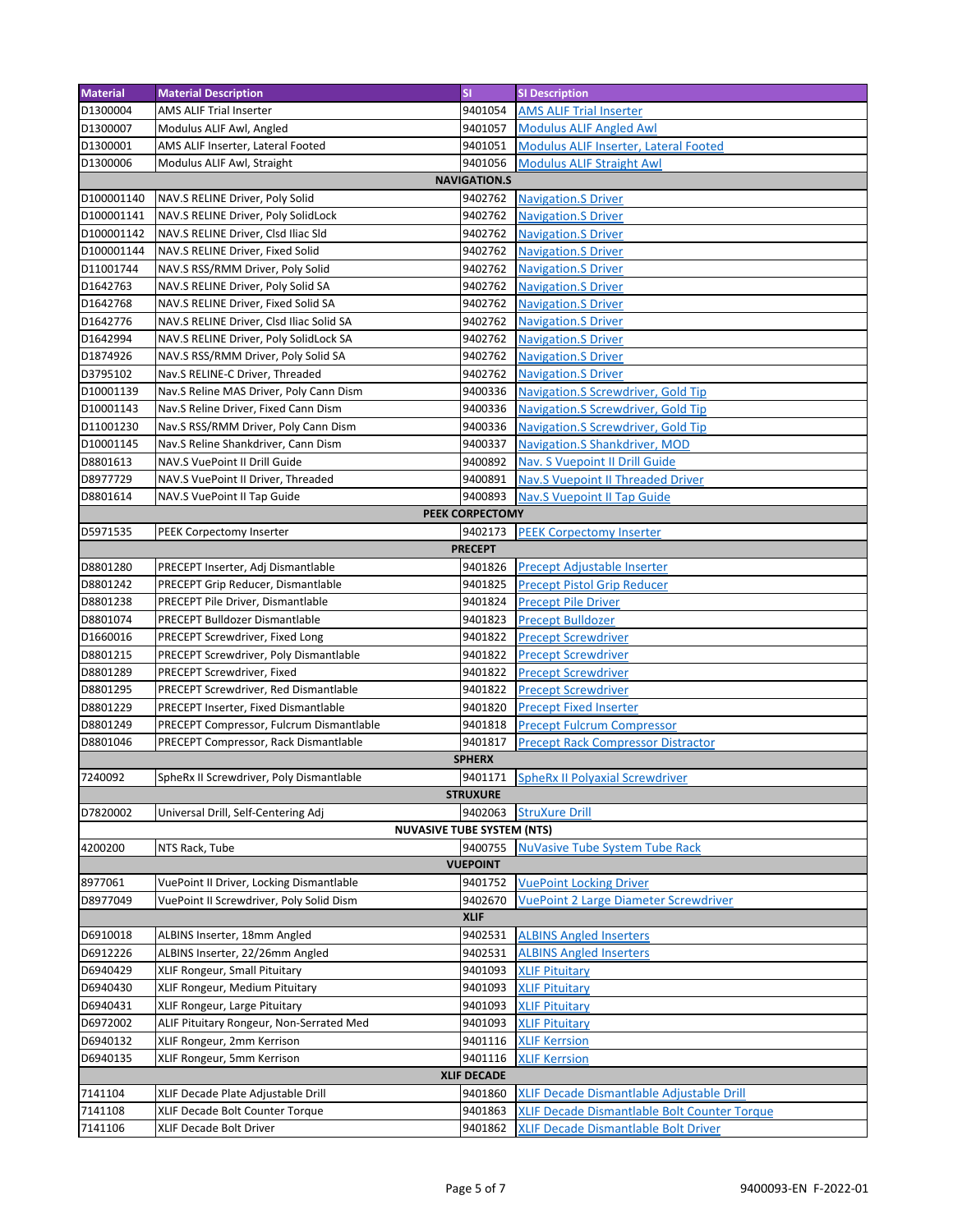| <b>Material</b> | <b>Material Description</b>                                                          | <b>SI</b>      | <b>SI Description</b>                               |
|-----------------|--------------------------------------------------------------------------------------|----------------|-----------------------------------------------------|
| 7141103         | XLIF Decade Large Adjustable Awl                                                     | 9401859        | XLIF Decade Dismantlable Large Adjustable Awl       |
| 7141101         | XLIF Decade™ Dismantlable Plate Inserter                                             | 9401857        | XLIF Decade Dismantlable Plate Inserter             |
| 7141105         | XLIF Decade Small Adjustable Awl                                                     | 9401861        | XLIF Decade Dismantlable Small Adjustable Awl       |
| 7141150         | XLIF Decade Tap, 5.0mm                                                               | 9401864        | <b>XLIF Decade Dismantlable Taps</b>                |
| 7141155         | XLIF Decade Tap, 5.5mm                                                               | 9401864        | <b>XLIF Decade Dismantlable Taps</b>                |
| 7141165         | XLIF Decade Tap, 6.5mm                                                               | 9401864        | <b>XLIF Decade Dismantlable Taps</b>                |
| 7141102         | XLIF Decade™ Dismantlable Translating Plate Inserter                                 | 9401858        | XLIF Decade Dismantlable Translating Plate Inserter |
|                 |                                                                                      | <b>XLX ACR</b> |                                                     |
| D1845204        | XLX ACR Screw Extractor                                                              | 9402654        | <b>XLX ACR Screw Extractor</b>                      |
| D1871500        | XLX ACR Inserter, Standard                                                           | 9402650        | <b>XLX ACR Standard Inserter Plated</b>             |
| D1676601        | XLX ACR Inserter, Low Profile                                                        | 9402651        | <b>XLX ACR Low Profile Inserter Plated</b>          |
| D1676925        |                                                                                      | 9402653        | <b>XLX ACR Screw Starter</b>                        |
|                 | <b>XLX ACR Screw Starter</b>                                                         |                |                                                     |
| D1676640        | <b>XLX ACR Awl</b>                                                                   | 9402652        | <b>XLX ACR Awl</b>                                  |
| D1794700        | XLX ACR Distractor, Parallel                                                         | 9402655        | <b>XLX ACR Parallel Distractor</b>                  |
|                 |                                                                                      | <b>X-CORE</b>  |                                                     |
| D7165100        | X-CORE 2 Inserter, Ø16mm Dismantlable                                                | 9401915        | <b>X-CORE 2 VBR Inserter</b>                        |
| D7185100        | X-CORE 2 Inserter, Ø18mm Dismantlable                                                | 9401915        | X-CORE 2 VBR Inserter                               |
| D7225100        | X-CORE 2 Inserter, Ø22mm Dismantlable                                                | 9401915        | <b>X-CORE 2 VBR Inserter</b>                        |
| D5961200        | X-CORE Mini Inserter, Ø12mm Dismantlable                                             | 9402039        | <b>X-CORE VBR Mini Inserter</b>                     |
| D5961400        | X-CORE Mini Inserter, Ø14mm Dismantlable                                             | 9402039        | <b>X-CORE VBR Mini Inserter</b>                     |
| D1601900        | X-CORE IVBR Inserter                                                                 | 9402127        | X-Core iVBR Inserter                                |
|                 |                                                                                      | <b>XLTDR</b>   |                                                     |
| 7311151         | XL TDR Inserter II                                                                   | 9401877        | <b>XLTDR Inserter</b>                               |
|                 |                                                                                      | <b>VARIOUS</b> |                                                     |
| D7881004        | Brigade Plate Drill, Self Ctr Dismantlab                                             | 9401998        | <b>Straight Drill</b>                               |
| D7980015        | Brigade Drill, Straight Dismantlable                                                 | 9401998        | <b>Straight Drill</b>                               |
| D7250068        | Universal Awl, Self-Centering                                                        | 9401996        | <b>Straight Awl</b>                                 |
| D7881003        | Brigade Plate Awl, Self Ctr Dismantlable                                             | 9401996        | <b>Straight Awl</b>                                 |
| D7980003        | Brigade Awl, Straight Dismantlable                                                   | 9401996        | <b>Straight Awl</b>                                 |
| D3400035        | MAS TLIF Shankdriver, Dismantlable                                                   | 9401914        | <b>Shank Driver</b>                                 |
| D7070421        | MAS PLIF Shankdriver, Extended                                                       | 9401914        | <b>Shank Driver</b>                                 |
| D7771166        | MAS PLIF Driver, Posted Shank Dism                                                   | 9401914        | <b>Shank Driver</b>                                 |
| D8801354        | PRECEPT Shankdriver, Extended                                                        | 9401914        | <b>Shank Driver</b>                                 |
| 8801245         | PRECEPT Starter, Lock Screw Multi-Load                                               | 9401784        | <b>Multi-load Lock Screw Starter</b>                |
| 1604100         | CoRoent XL-H Cutter, ALL                                                             | 9401816        | ALL Cutter and #312 Carbon Blade                    |
| 1604105         | CoRoent XL-H Cutter, Blade                                                           | 9401816        | ALL Cutter and #312 Carbon Blade                    |
| 6600055         | CoRoent LC Ti Inserter, 9mm Angled                                                   | 9401746        | <b>Posterior Inserters</b>                          |
| 6600056         | CoRoent LC Ti Inserter, 11mm Straight                                                | 9401746        | <b>Posterior Inserters</b>                          |
| 6600057         | CoRoent LC Ti Inserter, 11mm Angled                                                  |                | 9401746 Posterior Inserters                         |
| 6600059         | CoRoent LC Ti Inserter, 9mm Straight                                                 | 9401746        | <b>Posterior Inserters</b>                          |
| 6700111         | CoRoent LT Ti Inserter, 9x22mm                                                       | 9401746        | <b>Posterior Inserters</b>                          |
| 6850131         | CoRoent LO Ti Inserter, Dismantlable Std                                             | 9401746        |                                                     |
| 6850132         |                                                                                      | 9401746        | <b>Posterior Inserters</b>                          |
| D6708017        | CoRoent LO Ti Inserter, Dismantlable Ext<br>CoRoent LT Inserter, 8x20mm Dismantlable | 9401746        | <b>Posterior Inserters</b>                          |
|                 |                                                                                      |                | <b>Posterior Inserters</b>                          |
| 6201001         | CoRoent XLXW Inserter, Dismantable                                                   | 9401493        | Lateral Inserter                                    |
| 6900402         | CoRoent XLW Inserter, Dismantable                                                    | 9401493        | <b>Lateral Inserter</b>                             |
| 6911101         | Uni Inserter, CoRoent XL Dismantlable                                                | 9401493        | Lateral Inserter                                    |
| 7000000         | CoRoent XLT Inserter, Dismantable                                                    | 9401493        | Lateral Inserter                                    |
| 7000031         | CoRoent LI Inserter, Dismantlable                                                    | 9401493        | Lateral Inserter                                    |
| 7000033         | CoRoent LI Inserter, 8x20 Dismantlable                                               | 9401493        | Lateral Inserter                                    |
| 7981213         | Brigade Hyperlordotic Inserter, Trial                                                | 9401493        | Lateral Inserter                                    |
| D6539060        | X-CORE 2 Inserter, Trial Dismantlable                                                | 9401493        | Lateral Inserter                                    |
| D6590228        | Brigade Removal Tool, Trial Dismantlable                                             | 9401493        | Lateral Inserter                                    |
| D7000032        | CoRoent LI Inserter, Extended                                                        | 9401493        | Lateral Inserter                                    |
| D7000034        | CoRoent LI Inserter, 8x20 Dismantlable                                               | 9401493        | <b>Lateral Inserter</b>                             |
| D7881005        | Brigade Plate Screwdriver, Dismantlable                                              | 9401493        | Lateral Inserter                                    |
| D7659014        | Armada Screwdriver, Poly Lock Dismantl                                               | 9402067        | <b>Locking Driver</b>                               |
| 6900933         | ALGI Rongeur, Small Dismantlable                                                     | 9401253        | <b>Kerrison Rongeurs</b>                            |
| 6900935         | ALGI Rongeur, Large Dismantlable                                                     | 9401253        | <b>Kerrison Rongeurs</b>                            |